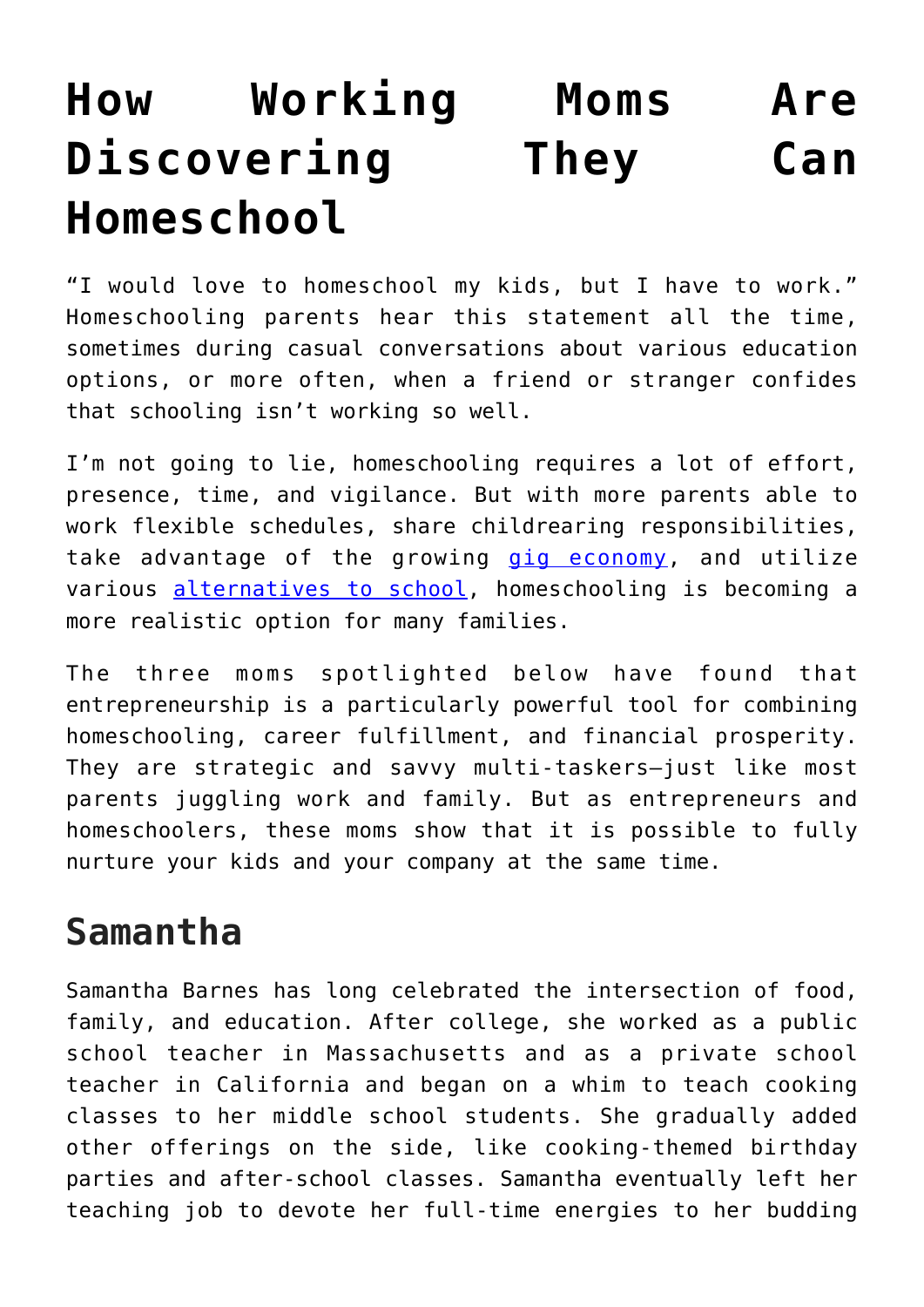business, adding preschool programs and writing cooking curriculum for public and private schools throughout Los Angeles.



Samantha Barnes

Her business was booming but was logistically constrained to her immediate geographic area. She wondered how to grow. It was 2013, and subscription delivery boxes were gaining popularity. "This is it!" she said, realizing that mailing her recipes, culinary tools, activities, and lesson plans to interested families around the country would be the ideal way to scale her business offerings. Five years later, her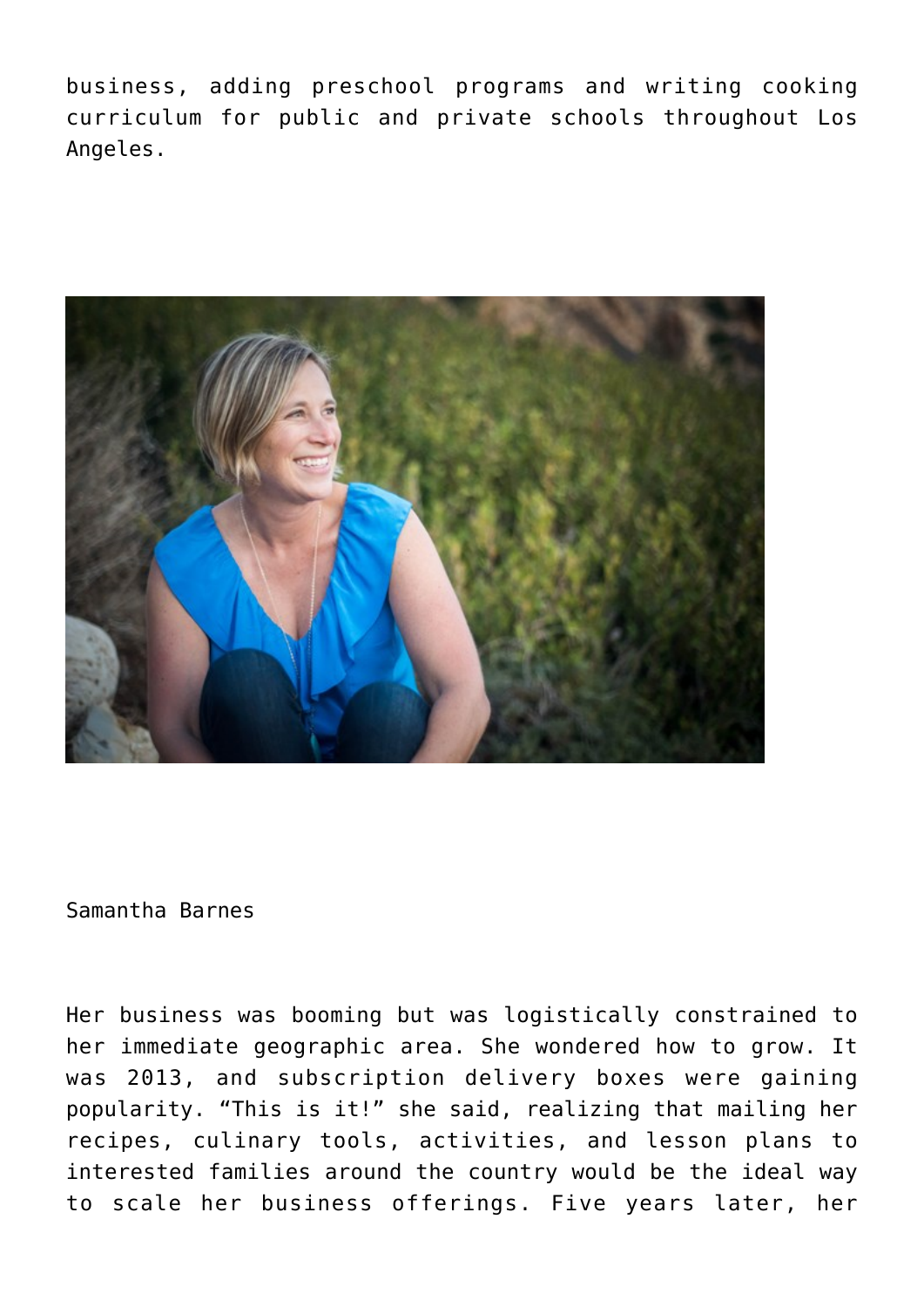company, [Raddish,](https://www.raddishkids.com/) has over 20,000 monthly subscribers—about one-quarter of whom are homeschooling families. "We discovered early on that Raddish really appealed to homeschoolers," says Samantha. In 2014, she attended her first homeschool conference as a vendor. "I didn't know much about homeschooling," she recalls. But a few years later when school wasn't working out for her own child, homeschooling seemed like a reasonable path. "My daughter went to a Montessori school first," says Samantha, "but then she went to first grade in a public school and had a terrible year. We knew we had to make a change."

Samantha discovered an innovative charter school near her home that would be the perfect fit for her daughter, followed by her younger son. The children attend the school two days a week, where they focus on project-based learning, and they are at home for the remaining three days. Samantha's kids are in a Da Vinci school, a hybrid homeschool/public charter school model rapidly expanding across California. A [recent](https://www.forbes.com/sites/tomvanderark/2018/11/02/da-vinci-schools-expand-opportunities-in-los-angeles/#519bd75b606d) [article](https://www.forbes.com/sites/tomvanderark/2018/11/02/da-vinci-schools-expand-opportunities-in-los-angeles/#519bd75b606d) at *Forbes* describes Da Vinci's appeal to parents, many of whom never expected to homeschool: "Despite what one might consider a common homeschool family unit (two parents and one who is able to not work and stay at home), many Da Vinci Connect families do not fit that mold and are finding unique ways to make the homeschool option work for them."

This hybrid charter school, combined with an array of classes for homeschoolers throughout the week, enables Samantha to build her business and practice what she preaches: making space for family and cultivating a nourishing home. "I think so much of the journey for us has been unlearning everything we ever learned about education up to this point in our lives," says Samantha. "In my heart, I believe that there will be a dramatic shift in education in our country in the next 20 years, and we are just at the beginning of it."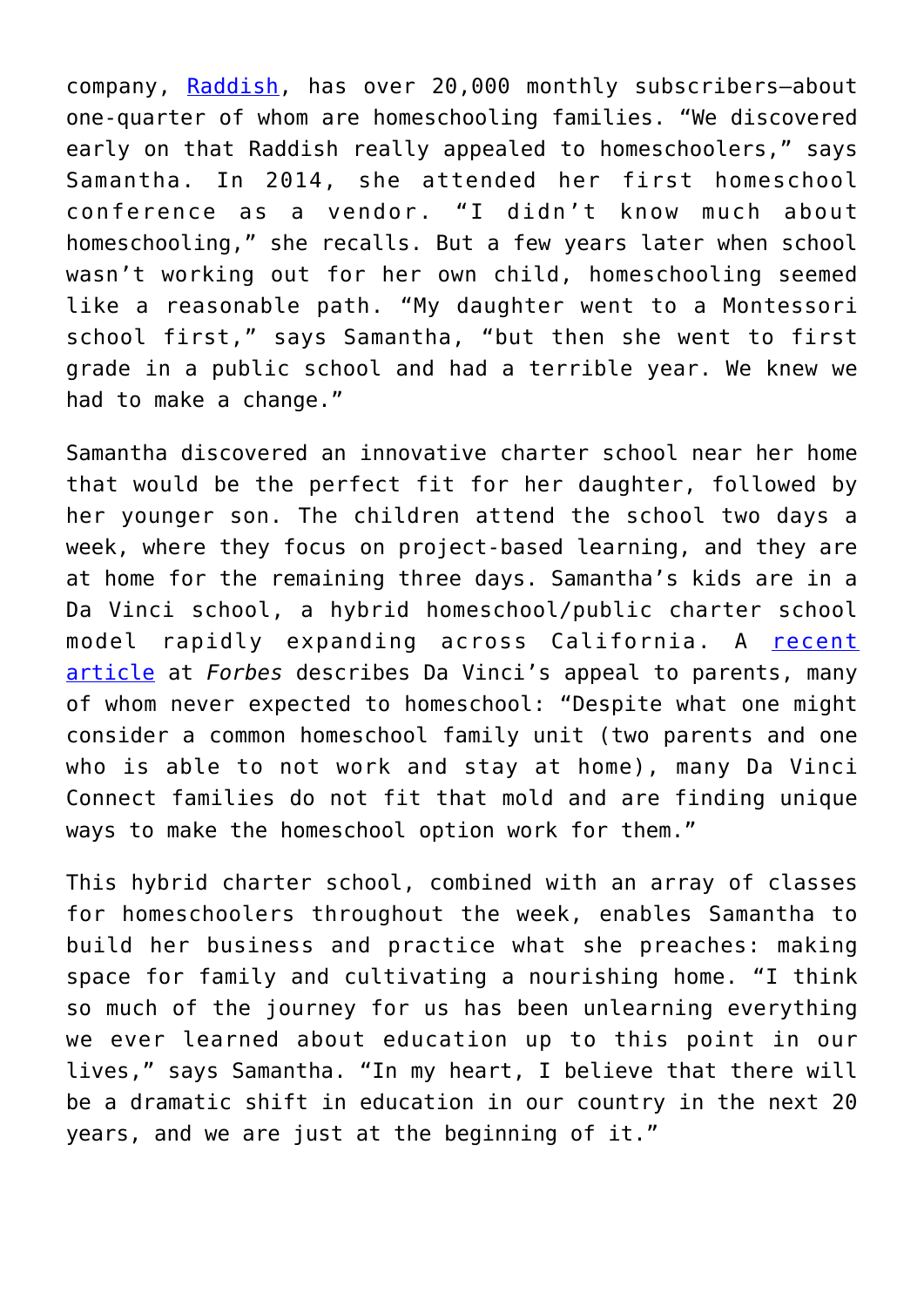## **Shaylanna**

Shaylanna Graham is a lifelong entrepreneur. She fell in love with business at an early age, majored in it at college, and launched several successful companies. Soon after her son was born, she decided to scale back her work and focus on him and, later, his younger sister, gravitating early on to homeschooling. "My husband and I believe in the inherent right to freedom and free will for all humans, including children. Freedom is the main reason why we chose to homeschool. We passionately believe that children should be free to follow their own passions and interests. They should have the freedom to direct their own learning," says Shaylanna, who gravitates toward [unschooling](https://fee.org/articles/schooling-was-for-the-industrial-era-unschooling-is-for-the-future/), or a self-directed style of education for her children.

Freedom is also the primary inspiration for her business. Despite being a busy homeschooling mom, she felt the entrepreneurial itch and wanted to feed her passion for business. Now, Shaylanna runs a [coaching business](https://www.facebook.com/Shaylanna/) to help women achieve financial independence and maximize their creative potential through entrepreneurship. "I started my business because I managed to create a lifestyle of freedom for myself, but I witnessed other moms—especially homeschooling moms—struggling financially, feeling overwhelmed, wanting to travel with their children, and wanting to have more freedom in their own lives," she says. "I am passionate about helping women to realize their financial goals through entrepreneurship."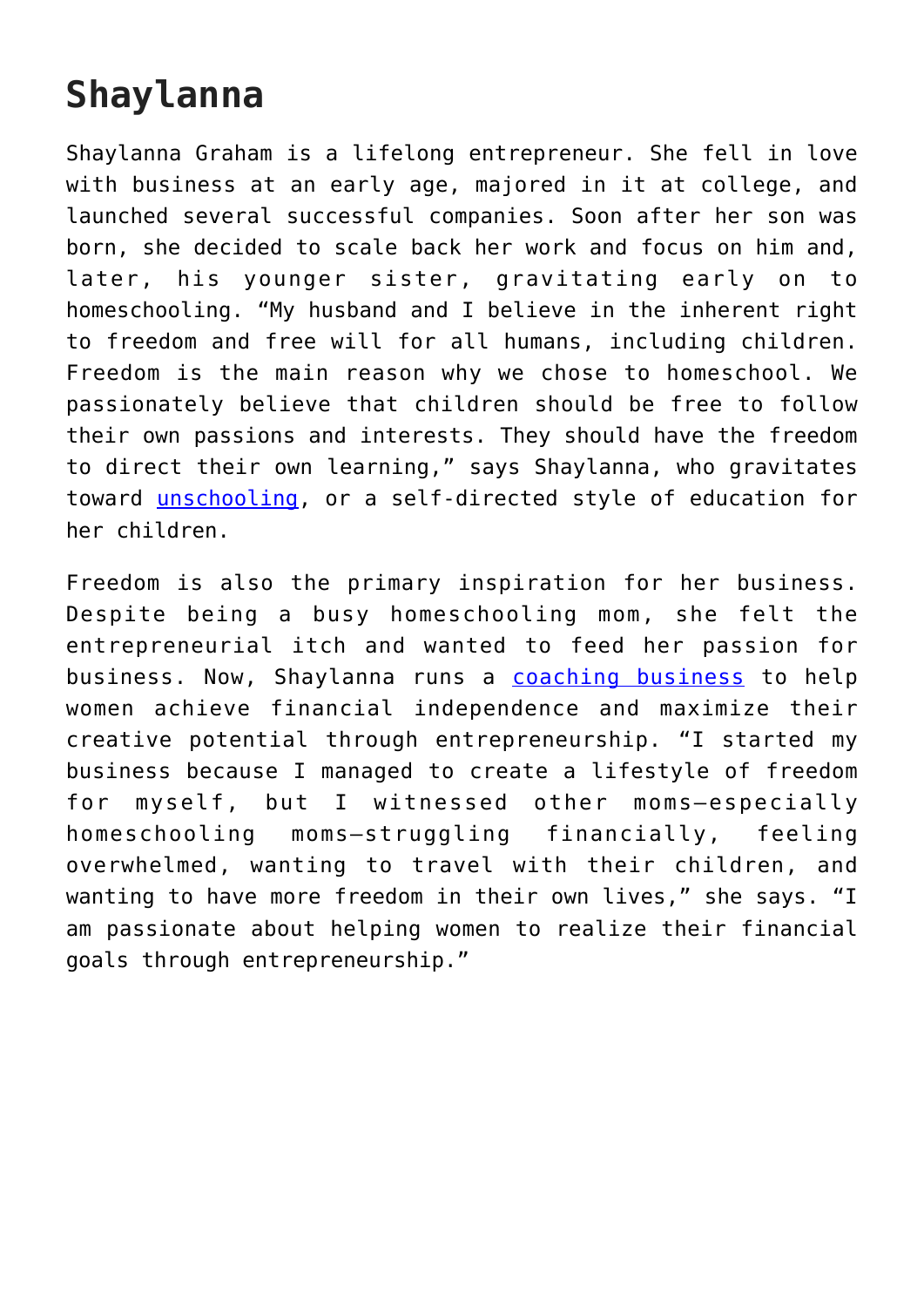

Shaylanna Graham

The flexibility of homeschooling and entrepreneurship allows Shaylanna and her family to travel frequently from their Boston home, immerse the children in new cultures and experiences, and let them follow their interests. Organization is the top priority, she says, in successfully managing homeschooling and growing a business. A support system is also key. Shaylanna cites the support of her husband and family and the resources of two local [self-directed learning centers](https://www.self-directed.org/resources/communities) that her older son attends part-time.

Much of Shaylanna's satisfaction comes from watching women discover that they really have skills and talents to share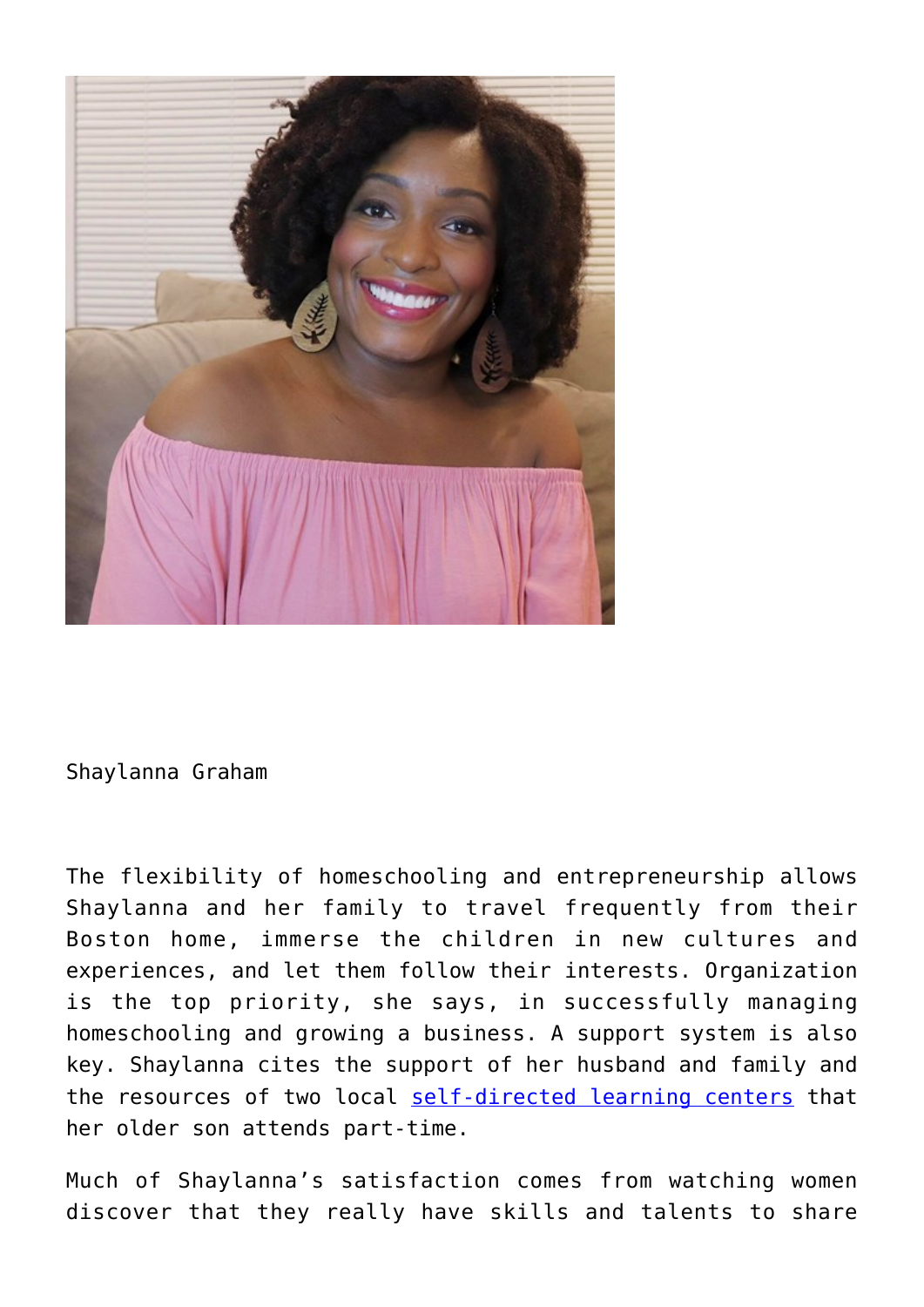with others and can showcase these qualities through entrepreneurship. "It feels so rewarding to watch my clients go through such life transformations and create a lifestyle of freedom for themselves and their families," she says.

## **Nina**

Working in a conventional corporate job, Nina Litovsky dreamed of starting her own business. In 2008, pregnant with her first child, she decided it was the right time to give up the 9-to-5 job and devote her energy to parenting and entrepreneurship. Ten years and four children later, Nina's high-end custom web design business for medical professionals is flourishing. [Nina](https://ninainteractive.com/) [Interactive](https://ninainteractive.com/) grew from a small side business as a new mom to a company that now employs several web developers and serves a multitude of clients. "Entrepreneurship is one of my core values," says Nina. "To me, it's all about taking control of your life. It's about empowerment and financial independence. It's about helping others."

While running her Florida-based business, Nina also homeschools her four young children. She and her husband, who is also an entrepreneur, wanted to give them the freedom to pursue their own passions and develop their talents outside of a conventional classroom. Nina explains:

*We unschool. I don't think we would have had the time and ability to run a business and do parent-directed homeschooling (school-at-home where the parent is the teacher). But even if I didn't run a business I would have unschooled, anyway. Unschooling/self-directed learning is the homeschooling option that aligns with my values.*

Her children learn from the people, places, and things around them, in pursuit of their own interests and supported by their parents. The flexibility of entrepreneurship allows Nina to take her children to interesting activities and events, engage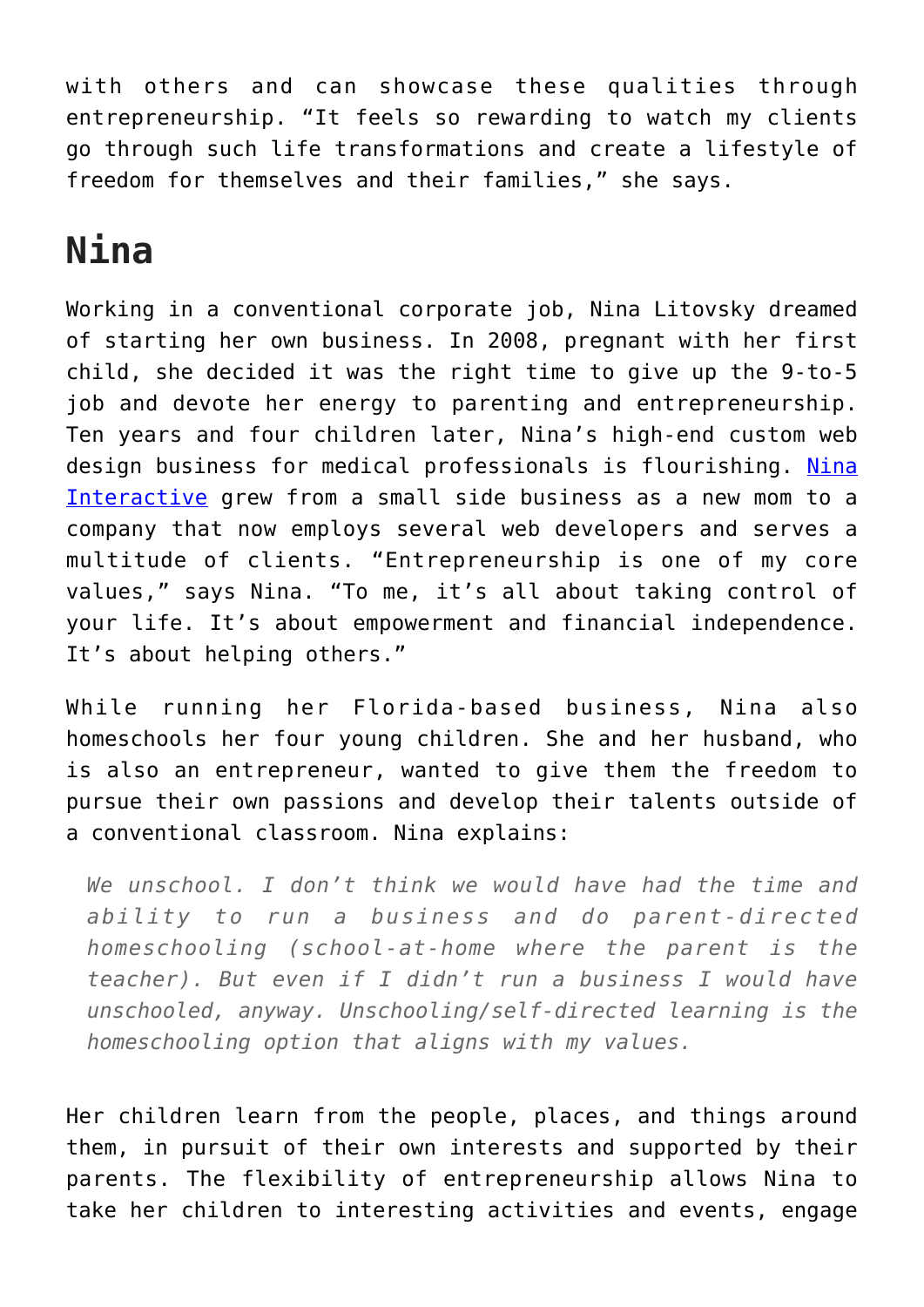in lengthy discussions on a variety of topics, read books and watch movies and YouTube videos together, and visit museums and the ocean often.



Nina Litovsky

The ability to adapt to changing work demands and family needs has been an important factor in Nina's success, as have the skills of multi-tasking and maximizing those quiet moments when the baby sleeps or the kids are playing. Her husband is also a supportive partner, and she delegates tasks where she can. "For a long time, we didn't have any ongoing external help with the kids," says Nina. "Only recently have we hired a part-time babysitter, which of course makes it easier for me. We also recently started hiring cleaning help almost every day, which frees up more of my time."